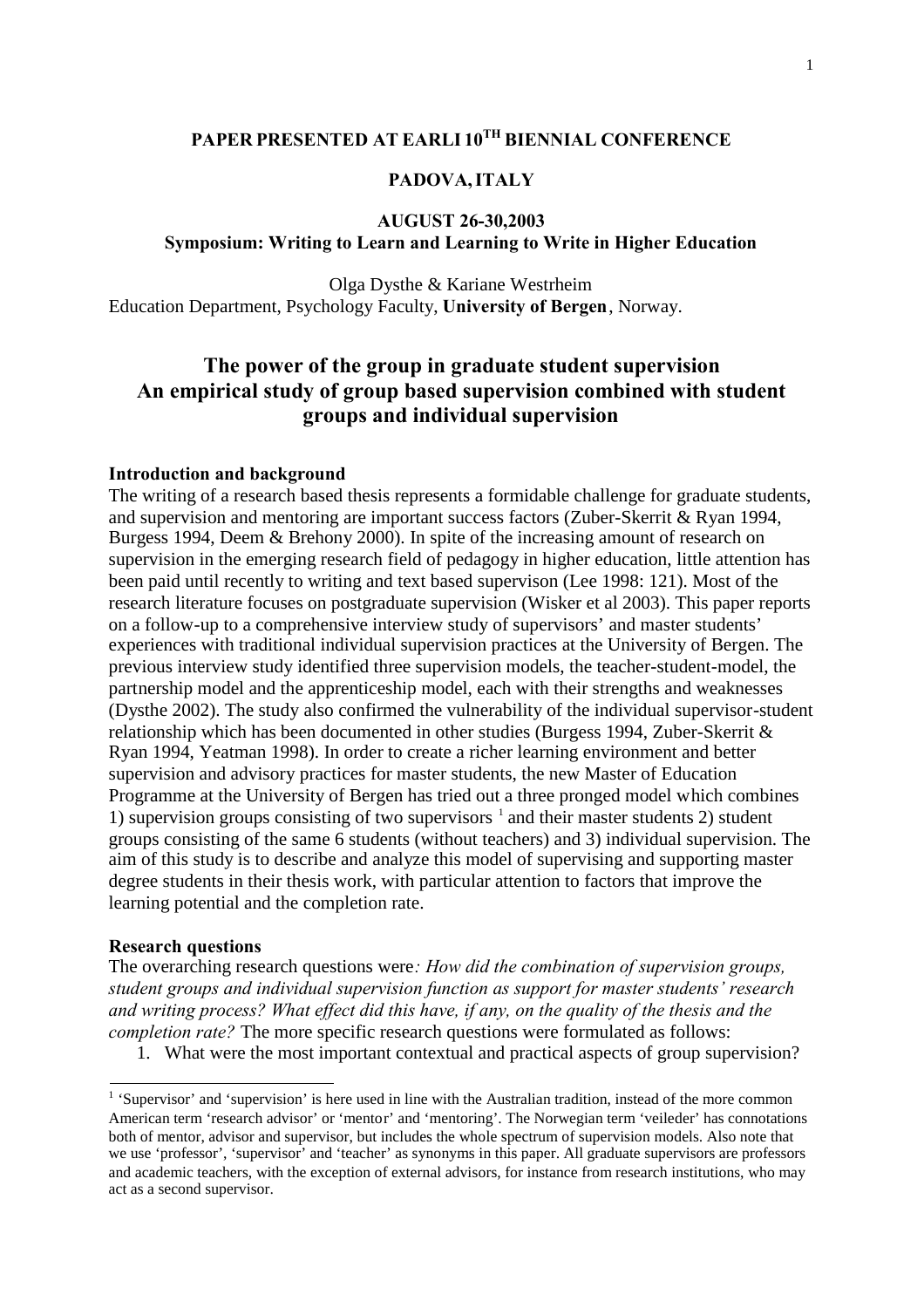- 2. What conditions did students identify as crucial for good feedback?
- 3. What were the differences between the supervision groups and the student groups?
- 4. What did students see as the particular learning potential in each of the two kinds of groups and how did this compare to individual supervision?
- 5. What are the critical factors for the success of this kind of supervision model, when success is understood as student satisfaction, high quality and high completion rate?

#### **Method and materials**

The nature of the research questions as well as our basic theoretical perspectives warranted an empirical study and a predominantly qualitative methodology. This paper is based primarily on a net-based questionnaire and individual interviews with students. It is supplemented with student evaluations of group supervision over a four year period and information from a comprehensive data base consisting of tape recordings of four 2-hour long supervision group sessions, including evaluation by teachers and students of each of the sessions. The analytical categories have been developed partly from the empirical material itself and partly from theory. The analysis in this paper is still on a preliminary stage.

#### **Theoretical perspectives**

Supervision of students' research and writing processes is an important aspect of teaching and learning at universities and should be understood in light of theories of knowledge and learning as well as theories of communication and text. Our perspective is based on sociocultural theories, particularly dialogism (Bakhtin 1981, 1986, Rommetveit 1992, Vygotsky 1978, 1987, Nystrand 1992, Wertsch 1991, 1998, Wenger 1998, Säljö 2000) and the concept of communities of practice (Lave & Wenger 1991, Wenger 1998).

This paper focuses specifically on how group interaction can supplement traditional individual supervision. In an earlier study, Dysthe has documented the learning potential of dialogic interaction and in particular the interpenetration of writing and talk in classrooms (Dysthe, 1996). Acknowledging Bakhtin's notion of how understanding and learning emerges from the interplay of voices, 'multivoicedness' became a key term. In the university context, we wanted to find out how students and supervisors themselves experienced different forms of multivoiced interaction as useful mediation in the research and writing process.

Underlying the major research questions are theoretical concepts crucial to the discussion of our findings. One set of concepts derives from Bakhtin's dialogism; the others are the notions of *discourse community* and *disciplinarity*. Dialogism is important because the co-construction of knowledge is essential to communication processes generally and the supervision process in particular. "Discourse community" and "disciplinarity" have been central concepts in crossdisciplinary studies of writing for the last twenty years, and we briefly discuss their relevance to our material

Bakhtin's dialogism represents an alternative analytical perspective and epistemology to monologism, which still is the dominant paradigm in linguistics, cognitive psychology, information technology, and communication (Linell, 1998; Markova & Foppa, 1990, 1991; Wold, 1992). Where monologism sees knowledge as a given, dialogism sees knowledge as emerging from interaction of voices; and where monologism is concerned with transmission of knowledge, dialogism is concerned with transformation of understandings (Nystrand, 1997). As Wertsch (1991) has pointed out, the communication model of monologism (often called "the conduit metaphor," after Reddy, 1979) is deeply entrenched in the Western way of thinking and clearly opposed to the co-construction of knowledge through dialogical interaction that is at the heart of Bakhtin's work. This distinction is important when discussing supervision, a communicative activity wherein students learn through interactions with their supervisors. In a previous analysis of supervision relationships, Dysthe (2002) found that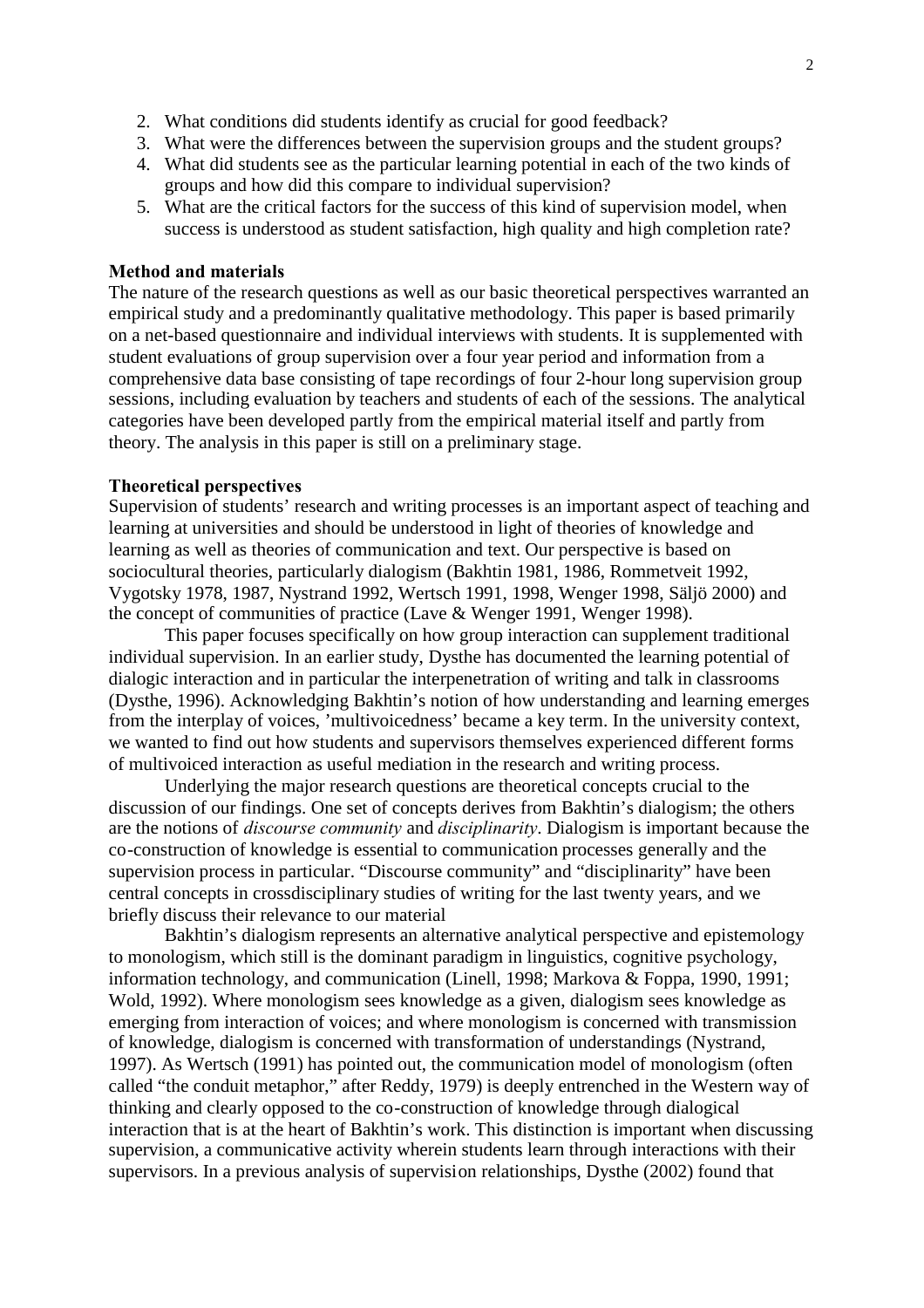some were clearly based on monological views of how knowledge is created and reline on authoritative transmission of the supervisor's comments, while others revealed dialogical views and practice.

Another central aspect of dialogism is that words always carry with them the voices and accents of other users. Learning, according to Bakhtin, can be seen as gradual appropriation of the words of others to make them our own:

The word in language is half someone else's. It becomes "one's own" only when the speaker populates it with his own intention, his own accent, when he appropriates the word, adapting it to his own semantic and expressive intentions. (Bakhtin, 1981, p. 293)

For master students, enculturation entails appropriation of ways of thinking, speaking, and writing in the particular discipline. However, the two concepts are not the same, as *enculturation* emphasizes the cultural element of the process from the perspective of the discipline (students are being enculturated *into* the discipline), while *appropriation* points to the internalization process of the individual. An important issue for supervision is which communicative models are most suitable for appropriation. Bakhtin's account of "authoritative" versus "internally persuasive" discourse (1981, pp. 342-348) offers a relevant distinction for discussing supervision practices because it combines an understanding of a person's dialogic appropriation of social languages and the ways outside forces assert their influences. The authoritative word demands that the listener acknowledges it, as it bears previous authority and is hierarchical and distanced. It binds the listener regardless of any power it may have to persuade him or her internally; it does not demand free reflection about its content, but "our unconditional allegiance" (Bakhtin, 1981, p. 343). In contrast, internally persuasive discourse is affirmed by the power of its argument "as it is affirmed through assimilation, tightly interwoven with 'one's own word'" (Bakhtin, 1981, pp. 345). We will argue that the supervision and student groups are major arenas for our master students' appropriation of educational thinking and discourse, where the 'alien' word of authoritative authors as well as the local supervisor gradually become their own through written and oral interaction.

The dialogic co-construction of knowledge is a particularly pertinent, though sometimes underrated, element in academic knowledge production. At universities it takes place in culturally defined spaces, and the concepts of discourse communities and disciplines are attempts to define such cultures. For master students learning as reproduction of the thoughts of others is clearly insufficient, and the socialization into the disciplinary culture is a vital element in their development.

In theories of 'situated cognition' learning is seen basically as a process of enculturation into a "community of practice" (Brown, Collins & Duguid 1989, Lave & Wenger 1991). While the term 'discourse communities' focuses on the linguistic aspects of disciplines, the term 'communities of practice' is much wider. A community of practice is characterized by *mutual engagement, joint enterprise and shared repertoirs* (Lave & Wenger 1991, Wenger 1998). Students may belong to many communities of practice at different levels and in different contexts, and we will argue that supervision and student groups function best if students and teachers see themselves as participants in "communities of practice". According to the definition above, this means that the group must 1) share a mutual engagement in the particular task (for instance project plan development, textual improvement) 2) be willing to define this as a joint enterprise and 3) share 'repertoires'. "Participation" is both personal and social, and to participate involves "a complex process that suggests both action and connection. It combines doing, talking, thinking, feeling, and belonging" (Wenger 1998, p. 56). Participation includes all kinds of relations, not just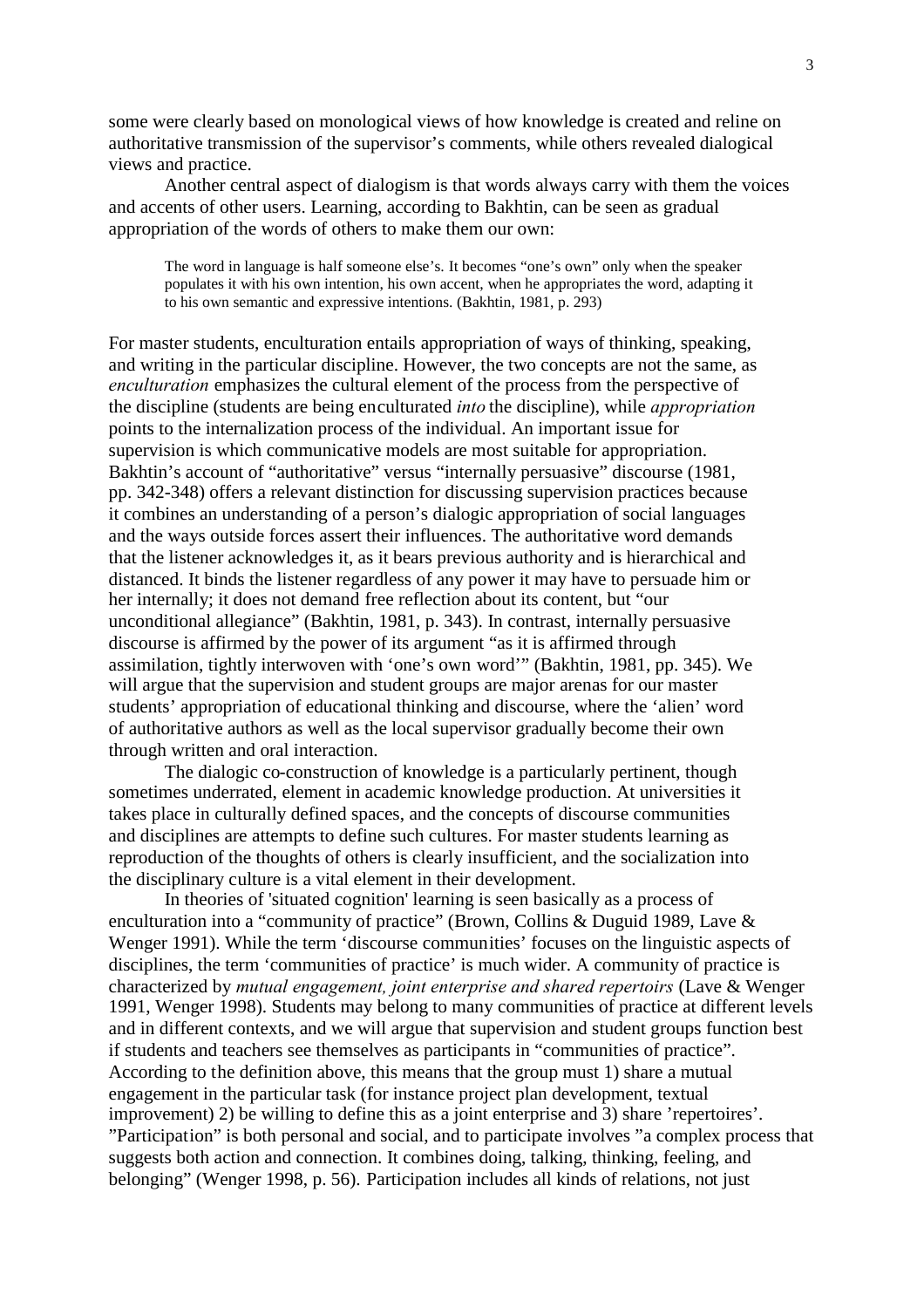collaborative, but also conflictual and competitive. This is in keeping with Bakhtin's view of dialogue where the creative potential lies in the tension between multiple voices and conflicting perspectives (Bakhtin 1986, Dysthe 2001).

#### **Contextualization**

The Master of education programmes at Norwegian universities take two years of fulltime study after finished Bachelor's degree. The first year students have to take a series of courses and the second year is devoted to a research project and the writing of a thesis. Traditionally few students have managed to finish within this time frame, but after the Quality Reform of Higher education instituted by Parliamentary Proposition 27, 2002, completion on time is a high priority of the departments. <sup>2</sup> Our master programme started in 2000 and it has been characterized by an effort to bridge the theory-practice gap and a sociological and humanistic bias. Our students have all worked for some years in a profession, most of them in teaching, special education and the health services and they have chosen empirical research projects. Such projects are very time consuming, both in the project development, data collection and analysis, and students need a very thorough grounding in both methodology and educational theory. Their self confidence in theoretical discussions and particularly in academic writing is often rather low, and for this reason a weekly writing workshop runs throughout the first semester, parallel to seminars where dialogue and discussion are crucial. Enculturation into the discipline of education involves learning how to talk and write about educational problems, using different theoretical perspectives. Students are encouraged to find a research topic as early as possible and then relate the general education courses to their topic. Thus the appropriation of academic thought and language, which is such an important prerequisite of writing a thesis, starts from day one, but is particularly a focus of our supervision groups.

Group supervision has been a planned and integral part of the teaching and learning environment in this master programme from the beginning, and systematic student evaluations have been the basis for improvements.

#### **Description and discussion of the practical organization of the groups**

The term 'practical organization' includes what Wenger calls 'repertoirs', i.e. rules and routines for how the groups organize their work in preparation for and during the group sessions. We have found the strategies and routines to be extremely important for successful functioning of the groups, and for this reason we will describe them in some detail. The table below will clarify some of the differences and similarities between the supervision groups and the student support groups and the text will discuss some aspects in more detail.

| Organization, routines and characteristic traits of supervision groups and student groups |  |  |  |  |
|-------------------------------------------------------------------------------------------|--|--|--|--|
|                                                                                           |  |  |  |  |
|                                                                                           |  |  |  |  |
| Less frequent meetings (time and length regulated by                                      |  |  |  |  |
|                                                                                           |  |  |  |  |
|                                                                                           |  |  |  |  |
|                                                                                           |  |  |  |  |

 $\overline{\phantom{0}}$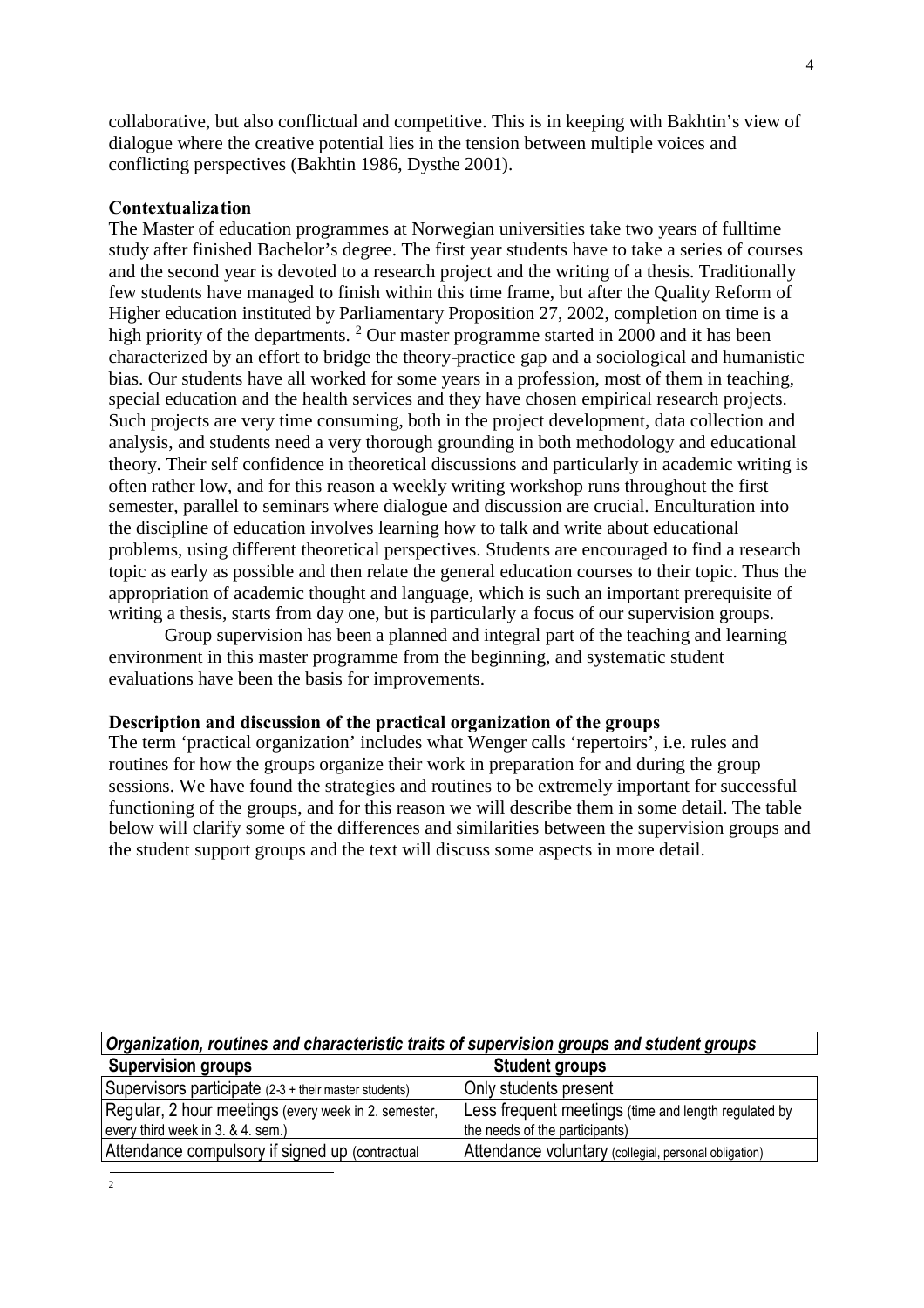| obligation)                                         |                                                           |
|-----------------------------------------------------|-----------------------------------------------------------|
| Strictly structured meetings (formal)               | Less structured meetings (informal)                       |
| Clear leadership of each session                    | Clear leadership                                          |
| Topics: discipline centred, non-personal            | Topics: discipline centred or personal, emotional support |
| Project oriented discussion and advice              | Discussions centred on students' needs:                   |
| Student drafts (2-3 pages written text pr. student) | Drafts, topical journal articles, theory                  |
| One/few students in focus each time                 | All group members may be in focus                         |
| Organized conversations/discussions                 | Unorganized conversations, 'think aloud'                  |
| Major purpose: Project progression                  | Major purpose: personal and disciplinary support          |
| Evaluation and metareflection after each session    | No evaluation                                             |

Fig 1: Organization, routines and characteristic traits of the work in supervision groups and student groups *Key factors of the supervision groups: regularity, structure, leadership, mutual obligation* On the timetable for the second semester "Group supervision" replaces the "writing workshops" in first semester. The characteristic features of the supervision groups can be summarized by regularity, structure, leadership, obligation and project focus, while the colloquies are informal, less structured and regulated by students' needs. These two groups thus supplement one another and cater for different aspects of students needs. The optimal size is in our experience 6-8 participants, including supervisors. Fewer participants would result in fewer perspectives and larger groups would mean too many projects in each group. The groups in principle consist of two supervisors and all their master students, but it is voluntary for students to participate. Once they do sign up, however, there is a strong contractual obligation of regular attendance. Experience has shown this to be a key factor of success, and both students and teachers comment on the importance of the strong obligation to attend and to participate actively both in the form of giving constructive feedback to peers and in the discussion. There are no "free riders" in these groups.

Earlier research on writing groups at master student level (Dysthe 1997) has shown that the most important reason for group failure was irregular attendance and lack of mutual obligation and commitment. It is time consuming to read fellow students research projects drafts and to give feedback, and time is a very precious commodity; hence the mutuality: "I invest time in your project if you do the same in mine." Establishing structures for building a thorough knowledge of each others' projects and collective mutual responsibility is an important challenge that initially rest on the teachers in the groups. In our particular context we try to achieve this by three means. First, in the writing workshops during the first semester students get used to sharing their project ideas as well as their written, unfinished drafts, and they learn the rules and routines for such groups. Second, students write a theory based article in the second semester on a topic relevant for their research project, and students' present these orally for one another. Immediately afterwards (March-April) the mentoring groups are established. Third, during the first group meeting all students present their project plan ideas as far as they have come at that time, both in writing and orally. In order to motivate our students for participating in group supervision, we invite students who have finished their thesis to talk about their experiences and the benefits they have got from investing time in the group work. Such motivation is necessary because many students are initially very sceptical to collective activities, partly because the academic tradition is very individualistic and partly because some students have negative experience with earlier group work.

*Process writing strategies in supervision groups <sup>3</sup>*

 $3$  In the article "Helping doctoral students to finish their theses" Lonka (2003) describes a process-writing course which integrates many of the same elements.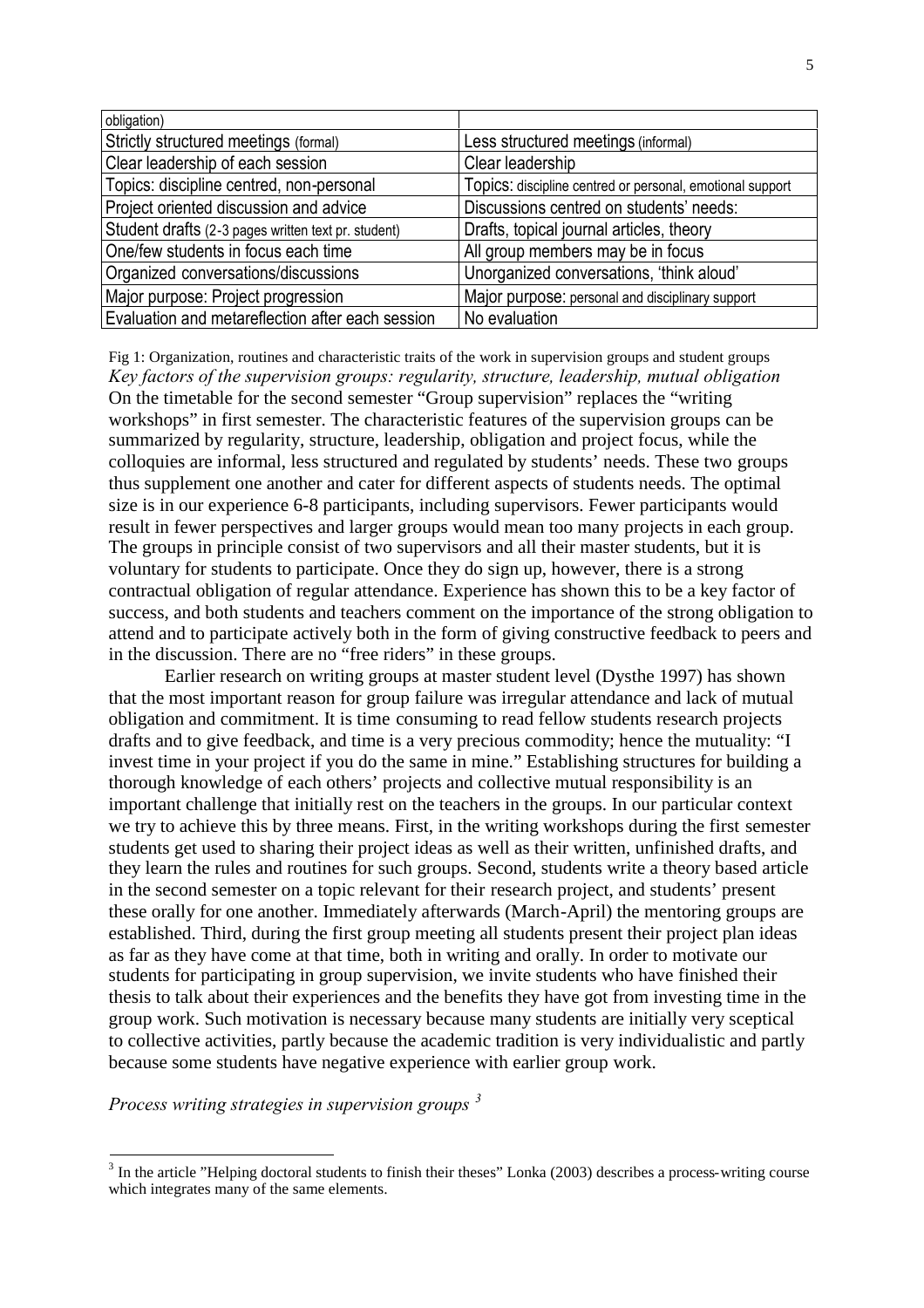Because systematic teaching of academic writing has not been part of the Norwegian university tradition until very recently, process writing strategies are new to most of our students. We have very good experience with transferring the feedback structure from writing workshops to the groups. This means that the students who are in focus each time, distribute a draft (max. 3 pages) to the group on email together with an explanation of the context as well as questions for the group and formulation of specific problems for discussion. The latter has proved very useful, as trying to formulate what the problem is, often constitute half of the solution. At the same time it makes it easier for the reader to give focused feedback. The students are encouraged to choose problems and examples that are common to other students. In the project planning phase the formulation and narrowing of research questions is a recurrent problem as well as theoretical basis, in the data collection phase students share field experiences and later on questions of analysis and interpretation are common ground. And every time writing itself is centre stage, with peers and supervisors providing feedback and advice.

The feedback and discussion sessions follow well known strategies: the student's short oral presentation of key aspects of the written draft is followed by a round of comments from every group member; the student in focus refrain from defending his or her own text, but determines the topics of the free discussion after the round of comments.<sup>4</sup> In one of the groups students started to tape the session and they found it so useful to listen to the tape afterwards that this has become a routine in the group.  $5$  The initial fear of some members that their 'stupid' comments were recorded, soon waned. Students themselves underline that they learnt a lot, not only from listening to the comments from others, but also from listening to how they themselves talked about their own project, answered questions and clarified for the group "what I actually meant". The interplay of writing and talk seems to be very productive in this setting also.

#### *Consensus among students about strategies, training and metacommuication*

Some clear findings emerged from the survey and the interviews regarding student views of the practical organization and group strategies. There was consensus about the importance of the good planning, structure, continuity and mutual obligation for the quality of the group work and their motivation and learning. Students also agreed that systematic training in useful feedback strategies and group behaviour was vital for the groups in order to function well. "Giving students the tools to succeed" had been high on our priority list this year, because last time we had taken for granted that students were familiar with such strategies and were critiqued for not being thorough and systematic enough in our training for the tasks we gave them. Training in response giving, for instance, was practical, but was given a theoretical basis. Students commented that "training in response strategies was necessary in order to break old feedback patterns and help us find a balance between free dialogue and systematic and prepared feedback" (Interview 'Anne' 2003).

Meta-communication and reflection was another element of success of the supervision groups brought up by the students. By ending each session with a round of reflection on what each participant had experienced as positive, negative, useful or a waste of time, students and teachers alike became more tuned in to each others' needs. This was also a space for emotional and personal comments after an often strenuous and problem focused session. Many useful suggestions for improvement came up, and because these were either supported or rejected by the group right away, collective recollection saw to it that they followed up.

 $4$  Torlaug L. Hoel has called this the classical feedback strategy (Hoel 2000).

 $<sup>5</sup>$  At the Writing Centre ("Formidlingssentreret") at the University of Copenhagen master students have been</sup> encouraged to tape their own project conversation with a centre person who mainly listens.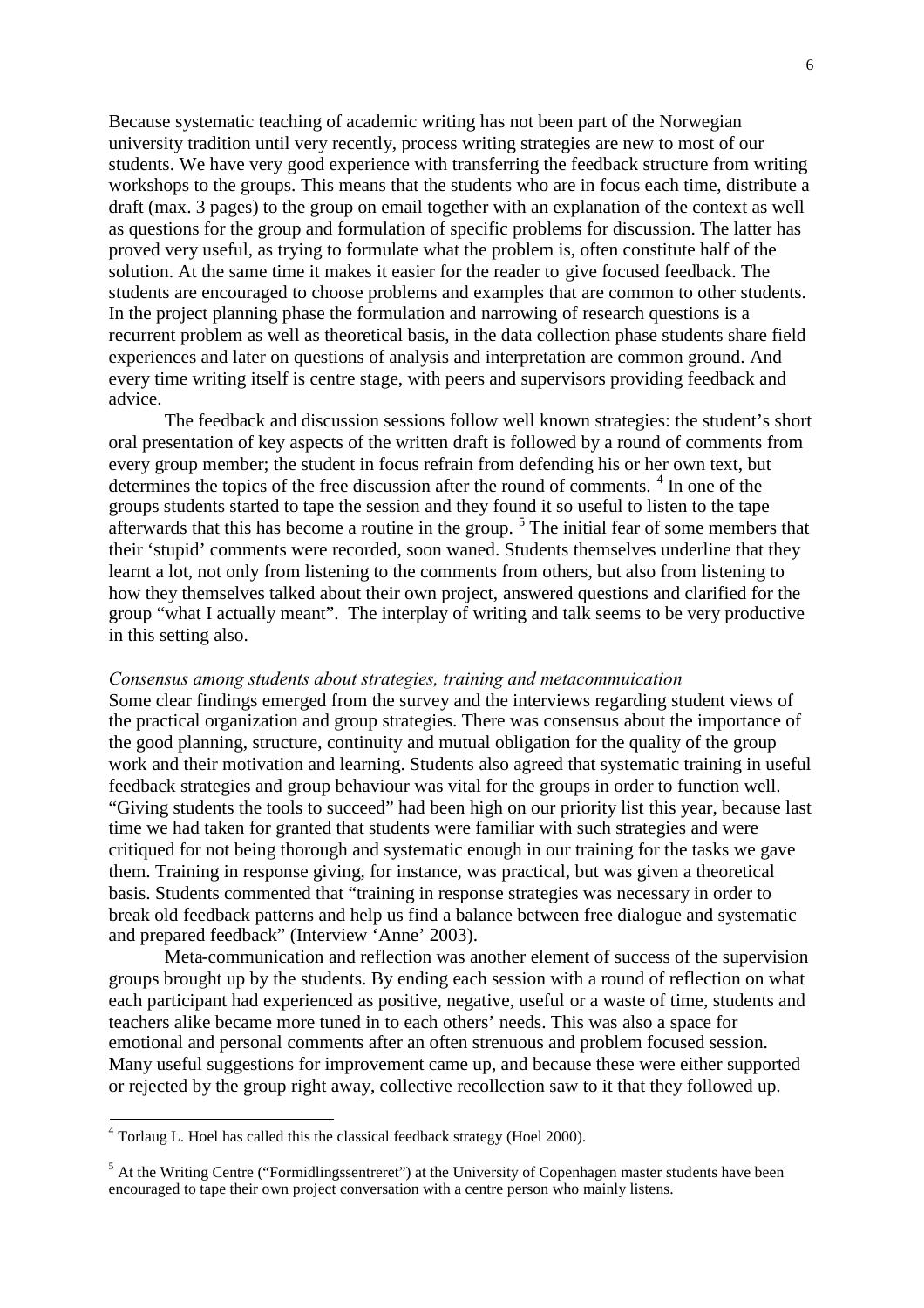Besides, because these were education students, the meta-communication gave a wider perspective on what they were doing and added insight in supervision, group and writing processes.

In the student groups, the informality, openness and personal commitment to one another that developed over time, turned out to be invaluable and clearly appreciated by the students. The emotional side of carrying out a research project and writing a thesis is often under-communicated, and our students took this aspect seriously. Because *trust* was necessary for optimal functioning of the support groups, students emphasized that only by being participants in both, were they able to get to know one another well enough to develop close ties and commitments. Again time is an issue and there is no short cut to success of such groups. If forced to choose between the two kinds of groups, most students would keep the supervision group, but all of them underlined how the two groups supplemented one another.

### **Giving and getting response**

Response to written text has been a major topic in writing research from the late 1970-ies (i.e. Nystrand, Freedman, Sperling, Hoel) (sjekk Kluwerboka) , and our study was not designed to bring new insight in response. It is, however, of interest to see how master students with no previous experience of process writing and response giving describe the crucial elements for good response in a group context.

| Master students' list of crucial factors for good response in groups |                                                                       |  |  |
|----------------------------------------------------------------------|-----------------------------------------------------------------------|--|--|
|                                                                      |                                                                       |  |  |
| Trust and safety                                                     | Important in order to dare to reveal problems and accept suggestions. |  |  |
| Sensitivity                                                          | Equally important for teachers and peers. Sensitivity towards other   |  |  |
|                                                                      | students, particularly the one in focus.                              |  |  |
| Respect                                                              | a) Mutual respect, regardless of intellectual capacity                |  |  |
|                                                                      | Respect for the dynamics of the group process.<br>b)                  |  |  |
| Preparations                                                         | a) Good knowledge of the text. Preparation is a key factor.           |  |  |
|                                                                      | b) Understand what the needs of the writer.                           |  |  |
| Dialogue                                                             | Dialogical response ideal in a group setting, but time consuming.     |  |  |
| Engagement                                                           | Personal. Positive. Critical.                                         |  |  |
|                                                                      | Characteristics of engagement needed in response-giving.              |  |  |

Fig. 2: Master students' list of crucial factors for good response in groups

It is interesting that trust, safety, sensitivity and respect tops the list. This tells us that feedback has a very strong relational component that cannot be disregarded in any supervisory context. This finding corroborates similar findings in a research study on writing and supervision in three disciplines at the University of Bergen, where master students and supervisors were asked to describe good supervision practices (Dysthe & Breistein 2001, Dysthe 2002). 'Respect' was a recurrent word when students talked about what they wanted from their supervisor, and this included understanding and sensitivity in the particular vulnerable situation of an unexperienced research student. Several students in the previous study confided that they were very nervous in one-to-one sessions with the supervisor, particularly in the beginning, and that they avoided handing in unfinished texts for feedback; a situation which prolonged their writing process. The question of sharing early draft versions turned out to be a crucial one, both in the 2001/2002- study of individual supervision and in the present one. This is one of the issues in our comparison of the three supervision arenas, visualised in Fig. 3 below.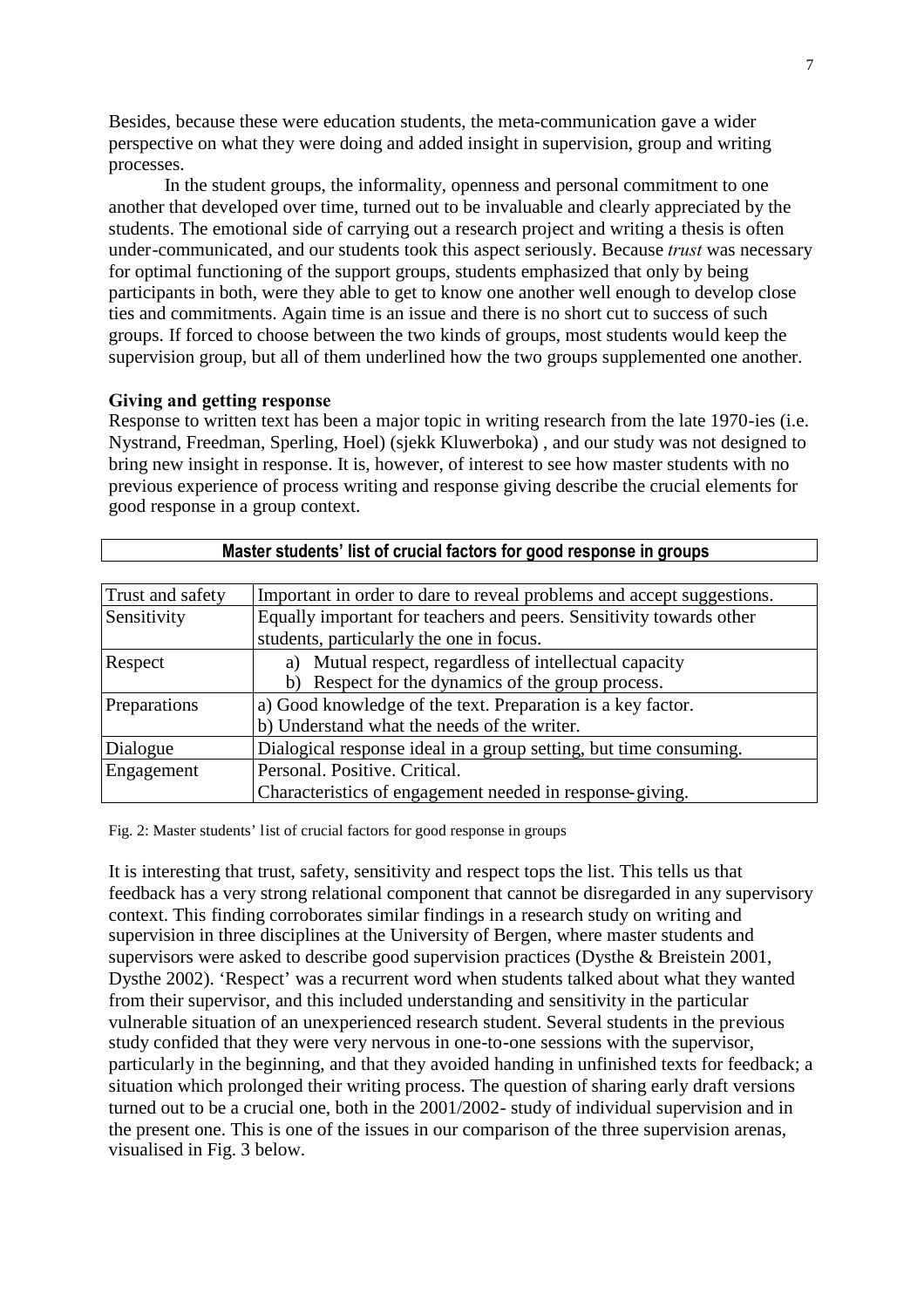| <b>Student groups</b>                                                                                                                                                                                                      | <b>Group supervision</b>                                                                                                                                                                                                                                        | <b>Individual supervision</b>                                                                                                                                                         |
|----------------------------------------------------------------------------------------------------------------------------------------------------------------------------------------------------------------------------|-----------------------------------------------------------------------------------------------------------------------------------------------------------------------------------------------------------------------------------------------------------------|---------------------------------------------------------------------------------------------------------------------------------------------------------------------------------------|
| Multivoiced, many perspectives                                                                                                                                                                                             | Multivoiced, many perspectives                                                                                                                                                                                                                                  | Monological or dialogical                                                                                                                                                             |
| Fellow students<br>"safe haven"<br>share problems<br>provide personal support and<br>comfort, encouragement<br>push for completion<br>flexibility, impulsivity<br>$\overline{\phantom{a}}$                                 | Two supervisors<br>divergent voices<br>disciplinary knowledge<br>authority<br>÷<br>structure<br>interesting discussions<br>strong on theory & method<br>strategic focus<br>models for peer mentoring                                                            | Own supervisor<br>engages in project<br>shares reponsibility<br>pushes thesis progression<br>emphasizes quality                                                                       |
| Feedback<br>longer texts<br>low threshold (easy to share)<br>"first filter" - try out ideas<br>real readers: "I don't understand"<br>build confidence<br>good at reformulating and<br>asking questions<br>honest and blunt | Feedback<br>short texts<br>high threshold (anxiety of<br>sharing unfinished text)<br>supportive and critical<br>÷,<br>many suggestions, new ideas<br>$\overline{a}$<br>new literature references                                                                | Feedback<br>written and oral<br>short and long texts<br>focus on structure<br>focus on all levels in text,<br>depending on stage of thesis<br>revision: many versions of<br>same text |
| Peer assessment and training in<br>self assessment<br>community building through<br>common experiences and frames<br>of reference<br>appropriation through writing<br>$\overline{\phantom{a}}$<br>and talking              | <b>Inculturation into disciplinary</b><br>discourse community<br>models<br>$\overline{a}$<br>community building through<br>$\overline{\phantom{0}}$<br>common experiences and frames<br>of reference<br>appropriation through writing,<br>talking and listening | Awareness of standards and<br>quality assurance                                                                                                                                       |

### **Comparison of group supervision, student groups and individual supervision**

Fig. 3: Comparison of some aspects of student groups, group supervision, and individual supervision

Multivoicedness is a key feature in both group arenas, and the one most often commented on by the students. This is the basis of the power of the group. According to Bakhtin (1986) the juxtaposition of voices is not enough, it is the tension between diverging voices that creates the potential for new understandings (see also student quotation below). It therefore makes sense when one of the suggestions for improvement of the supervision groups was "teachers should disagree more often". One effect of group supervision could be that dialogue has been firmly established as the communicative mode, and that this would colour the individual supervision. We do not have empirical material to confirm this, but our impression certainly is that what Dysthe (2002) called the Partnership Model of supervision is more common than the Teaching Model<sup>6</sup> in this context. On the other hand the supervisor has to secure the quality of the thesis, and may therefore assume the authoritaive teacher position.

 $^6$  The Teaching Model describes a traditional teacher-student relationship defined by an emphasis on asymmetry, status difference, and dependency. Feedback is seen as correction, and students rarely hand in exploratory texts. This model may be driven by the supervisor's conceptualization of the relationship, but just as often by the student's expectations and by a joint focus on effectiveness in relation to producing an acceptable thesis.

The Partnership Model is more symmetrical: the student's thesis is seen as a joint project. The contractual nature of cooperation is emphasized. Feedback is presented in dialogue, and exploratory texts form a basis for discussion. There seems to be a more conscious pedagogical philosophy behind this model, and the supervisor aims at fostering independent thinking.

The Apprenticeship Model is characterized by the student's learning by observing and performing tasks in the company of the supervisor. The student and the supervisor may be involved in a joint project, but there is no doubt about who is the master. This model is distinguished from the Partnership Model in that the supervisor assumes a much clearer authority base that is recognized by both parties. It is distinguished from the Teaching Model by its cooperative nature, often as part of a larger research team. (Dysthe 2002, p.00)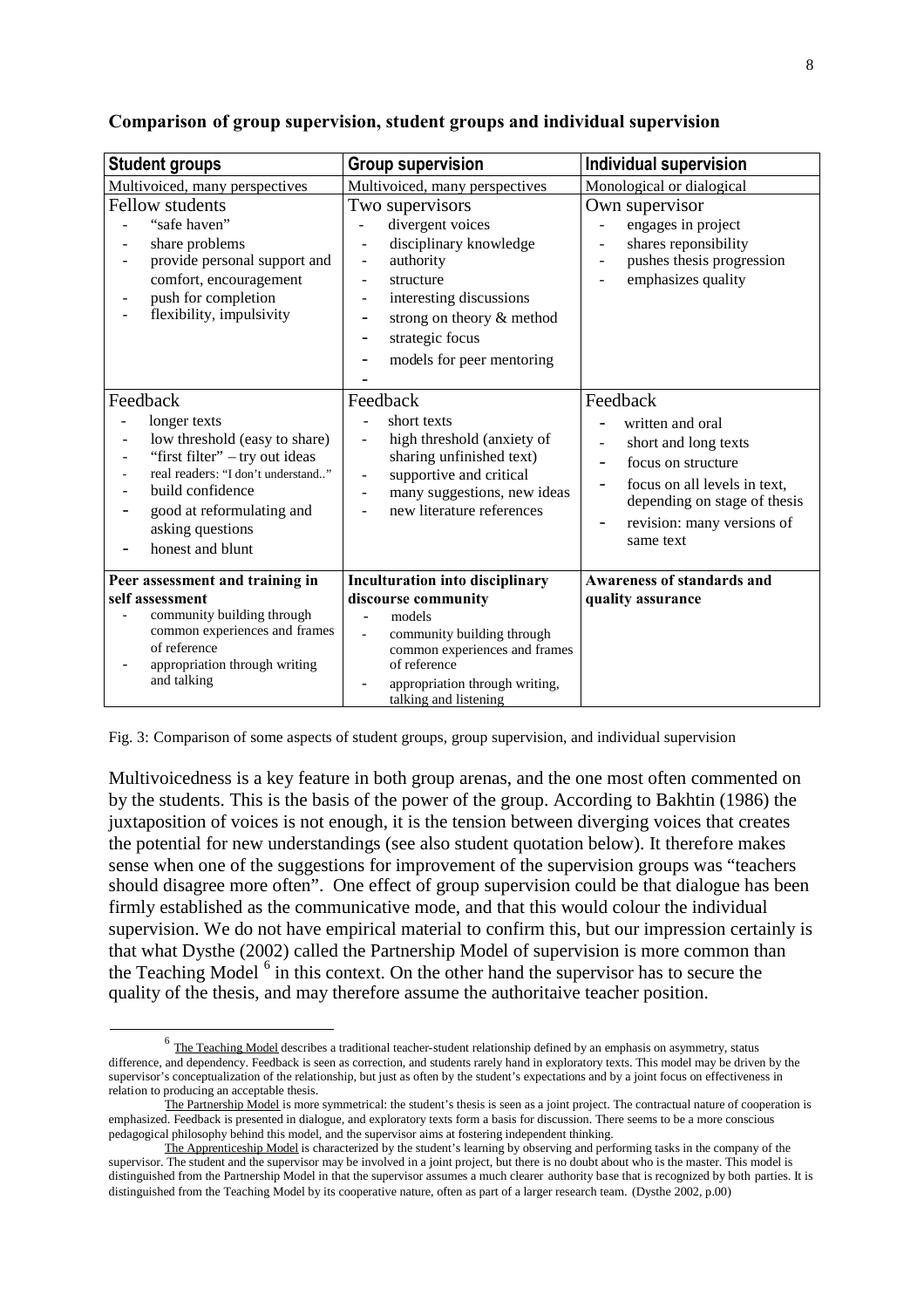The general differences between the three arenas that are listed in fig. 3 are rather self- evident and will not be commented on any further, and the same goes for how the three arenas have different functions regarding feedback. The final comparison, however, is our attempt to focus on *one* aspect where each of the three arenas has a unique contribution to offer. We suggest that group supervision provides the most important arena for diciplinary inculturation, that student groups provide training in self-assessment and that individual supervision provides the necessary quality assurance.

Students emphasised that there was a strong inner connection between the three arenas; not only did they supplement one another, - the success of one was actually dependent on the other two. A quotations from one of the student interviews illustrates this:

When I feel very uncertain, I prefer to bring the issue or the text up in my student group first. This is a very safe place as we have got to know each other well on a personal level, as well as our projects, and they will tell me if I am way out. I then feel confident presenting another version in group supervision, where I know I will get many comments. Actually I prefer when there is disagreement among the supervisors; this helps me think better and more critically. …What has happened in group supervision is often brought into the student group, where we continue the discussions, remind one another of important points, and discuss the implication for each of our projects. … Then I use the input from both groups when I write the drafts that I present to my supervisor. I have sorted out quite a lot by then, and I can give him longer texts (student A, 2003).

When focusing on *one* aspect where each of the three arenas has a unique contribution to offer, our interpretation is that group supervision provides the most important arena for *inculturation into the thinking and discourse of the discipline*, that the safe environment of the student groups affords training in peer and self-assessment and that individual supervision provides the necessary quality assurance.

#### **Critical factors of success**

Success is here understood as high quality texts (research based theses), high completion rate and student satisfaction. The success is undisputable, as 7 of 10 master students completed their Master's degrees within the time limit of two years with very good results. Four of the students got the grade 1.9 (on a scale from 1- 4, where 1 is top). In this discipline very few students get grades below 2, and their result is therefor excellent. The students themselves ascribed a good portion of the success to the effect of the groups. Comments from the external assessors underlined the good craftmanship of the research and the high quality academic texts.

In our view writing at this level cannot be seen as an isolated activity; as stated in the introduction it is deeply embedded in the disciplinary culture. As a result the improvement of academic writing is not primarily dependent on skills training, but on enculturation and appropriation of the thinking and discourse in the discipline. This warrants an integrated approach, where research and writing are closely connected throughout the whole process, where the interaction of writing and talk is a systematic part of the strategic approach in group settings, and where multiple readers and discussion partners provide critical opposition and thus help develop the students' ability to handle different perspectives in their text and to appropriate the words of others, instead of just relying on authoritative thinkers. Our interpretaion is that each of the three supervision arenas is a necessary element of our model and that it is the synergy effect of these that produced the good results as well as the students' satisfaction.

#### **Summary of findings and educational significance**

We have found that the supervision groups where students get experience giving feedback on and discussing fellow students' project plans, argumentation and rhetorical presentation, are particularly powerful mediating tools. We have also found that the two kinds of groups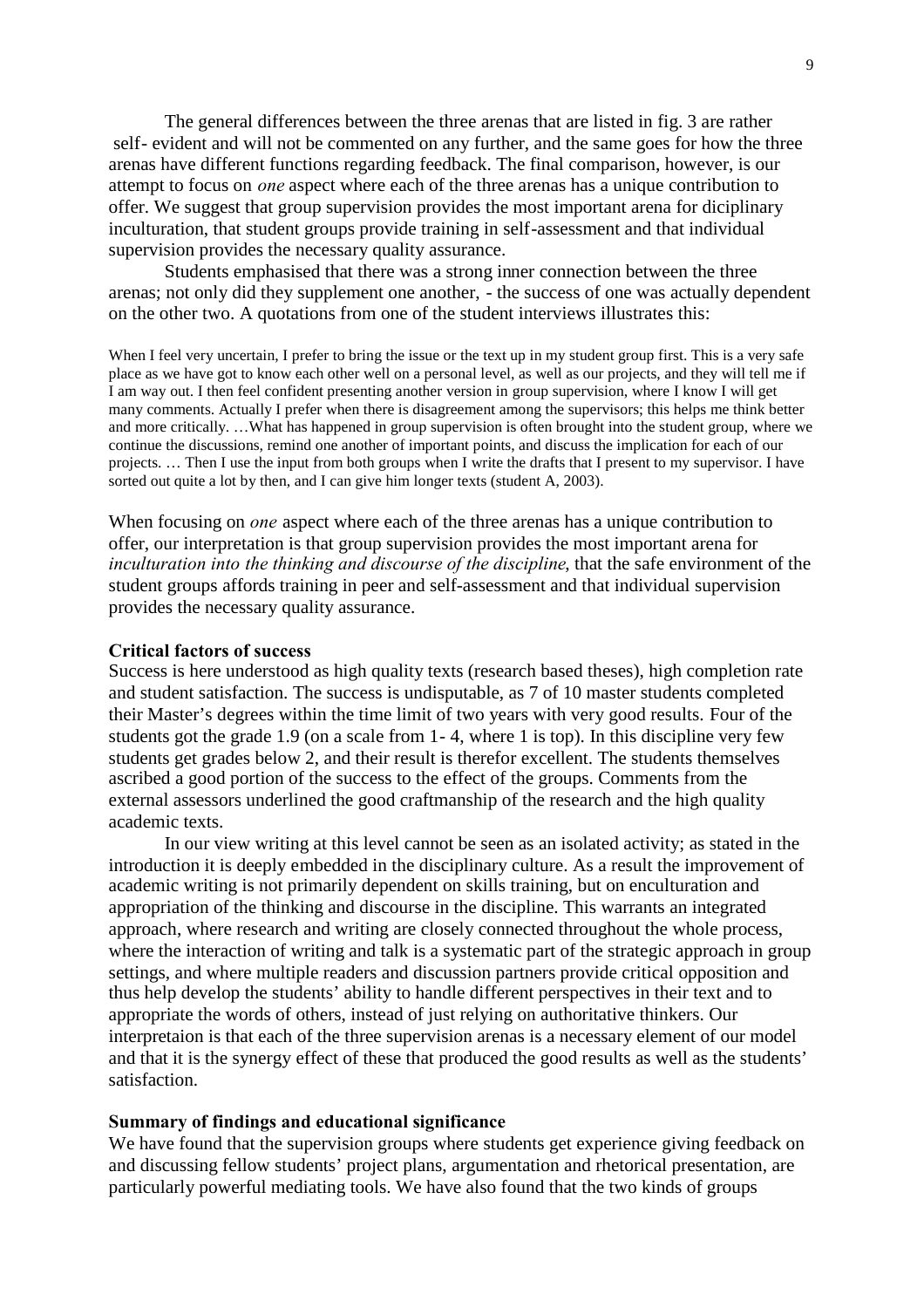function very differently and supplement each other. Students report on dual benefit from these groups; firstly the multifaceted feedback on their own texts, secondly they argue that giving response to peers sharpens their own ability to self-assess. Supervisors themselves agree that supervision groups secure better supervision because of the multiple perspectives and because it leaves more time for focus on text quality in individual supervisory sessions. Group sessions have enhanced students' awareness of how to utilise their individual supervision sessions. A clear finding is that progressive training in giving feedback, which is an integrated part of the learning environment from day one in this programme, is a prerequsite for the improvement of writing. Mutual commitment and willingness to engage in partnership and community building is another prerequisite. Clearly not all students or supervisors agree on the importance of this or are ready to invest the time this takes, but our interpretations of the results of this study, is that the power of the group is worth the time and effort.

Focusing on the enculturation of master students into a discourse community, we found that the more symmetrical, dialogic and multi-vocal relationships in the groups supplement the asymmetrical relationship in the supervisor-student dyad and enhance learning. Research supervision has been identified by OECD as an area in higher education in need of improvement, and this study offer one model for such improvement.

#### References

**Bakhtin**, M. M. (1981). The dialogic imagination: Four essays by M. M. Bakhtin.(C. Emerson and M. Holquist, Trans., M. Holquist, Ed.) Austin: University of Texas Press.

**Bakhtin**, M. M. (1986). Speech genres and other late essays. (V. W. McGee, Trans.; C. Emerson & M. Holquist, Eds.) Austin: University of Texas Press.

**Becher**, T. (1989). Academic tribes and territories: Intellectual inquiry and the cultures of disciplines. Stony Stratford, UK: Society for Research in Higher Education/Open University Press.

**Deem,** R. & Brehony, K. (2000). Doctoral students' access to research cultures: Are some more unequal than others? Studies in Higher Education, 25, 149-165.

**Delamon**t, S., Parry, O., Atkinson, P. (1998). Creating a delicate balance: The doctoral supervisor's dilemma. Teaching in Higher Education, 3, 157-172.

**Dysthe**, O. (1993). Writing and talking to learn. A theory-based, interpretive study of three classrooms in Norway and the USA (Rapport no. 1). Tromsø: APPU, University of Tromsø.

**Dysthe**, O. (1996. The multivoiced classroom. Written Communication, 13, 385-425.

**Dysthe**, O. (2001). Dialog, samspel og læring [Dialogue, interaction and learning]. Oslo: Abstrakt forlag.

**Dysthe**, O. (2002) Professors as mediators of academic text cultures. An interview study with advisors and

master's degree students in three disciplines in a Norwegian university. *Written Commuication,* 19, 4, 485-563.

**Dysthe**, O. & Kjeldsen, J. (1997). Fagskriving og rettleiing i faget religonsvitskap [Writing and supervision in the History of Religions]. Bergen: Program for læringsforskning, Universitetet i Bergen.

**Dysthe**, O. & Breistein, S. (1999). Fagskriving og rettleiing ved universitetet: Intervjustudie ved Institutt for Adminstrasjon og organisasjonsvitenskap [Writing and supervision at the university: Interview study at the Department of Administration and organizational science]. Bergen: Program for læringsforskning, Universitetet i Bergen.

**Johnson, L., Lee, A., & Green,** B. (2000). The PhD and the autonomous self: Gender, rationality and postgraduate pedagogy. Studies in Higher Education, 25(2), 135-147.

**Lauvås, P. & Handal**, G. (1998). Hovedfagsveiledning ved Universitetet i Oslo. Rapport fra prosjektet "Vitenskapelig veiledning" [Supervision of graduate students at the University of Oslo. Report from the project: Research supervision]. Universitetet i Oslo: Pedagogisk Forskningsinstitutt.

**Lave, J. & Wenger,** E. (1991). Situated learning. Legitimate peripheral participation. New York: Cambridge University Press.

Lee, A. (1998). Doctoral research as writing. In J. Higgs (Ed.), Writing qualitative research. Five Docks, Australia: Hampden Press.

Lee, A. & Green, B. (Eds.) (1998). Postgraduate studies, postgraduate pedagogy. Sydney: Centre for Language and Literacy, University Graduate School, University of Technology, Sydney.

**Lonka, K.** (2003) Helping doctoral students to finish their theses. Bjørk et al. (eds**): Teaching academic writing in European higher education**, Dordrecht/ Boston/London: Kluwer Academic Publishers.